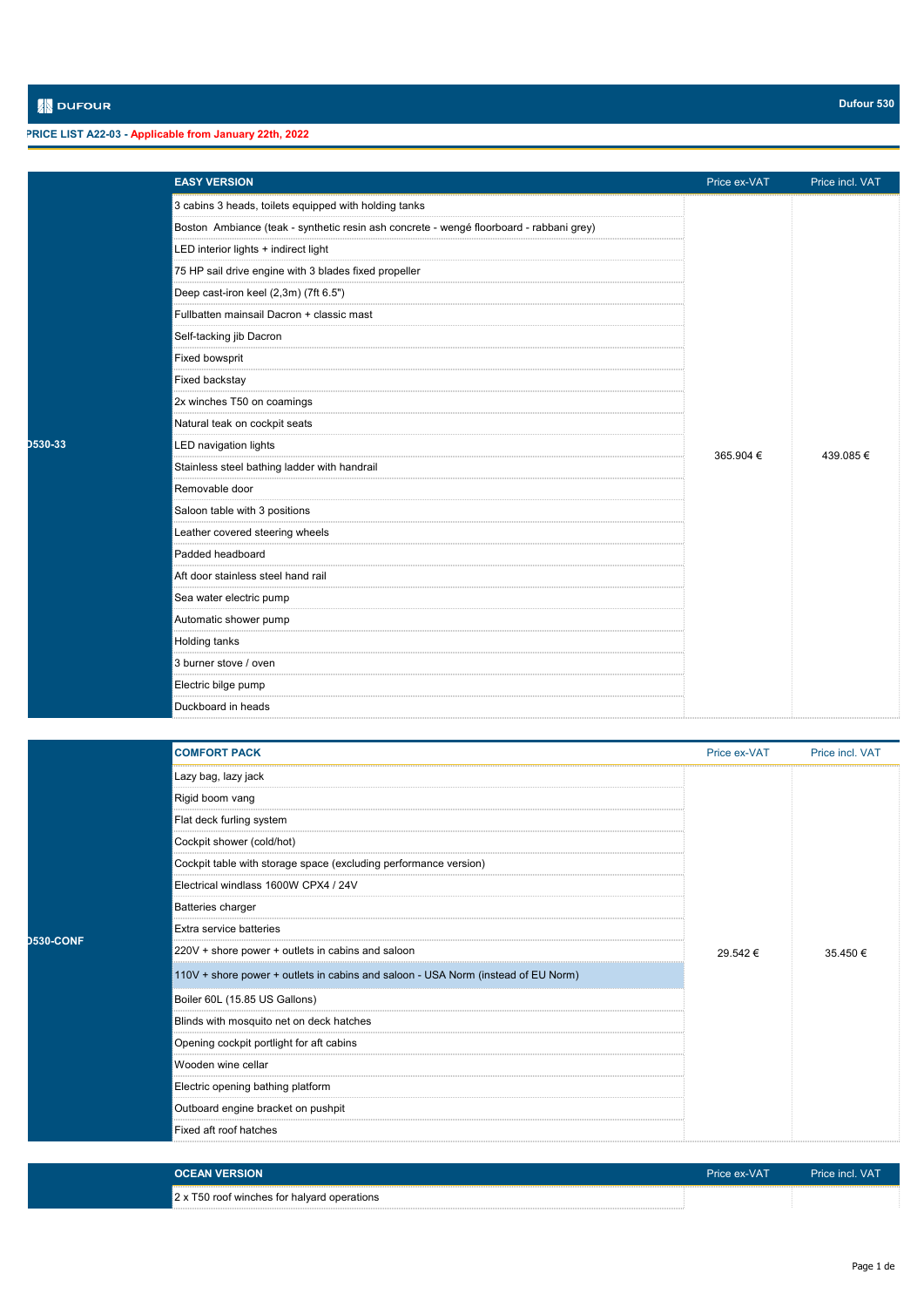| D530-PNAV | Mainsail rail on the roof                         | 7.193 € | 8 631 € |
|-----------|---------------------------------------------------|---------|---------|
|           | 2 x winches T50 for German system at Helm station |         |         |
|           | Asymetrical spinaker gear                         |         |         |

|                 | <b>PERFORMANCE VERSION</b>                                                              | Price ex-VAT | Price incl. VAT |
|-----------------|-----------------------------------------------------------------------------------------|--------------|-----------------|
|                 | Black laquered mast + boom + Dyform standing rigging + Hydraulic backstay and boom vang |              | 37.750€         |
|                 | Mainsail sheet in the cockpit                                                           |              |                 |
|                 | 2 x T50 roof winches for halyard operations                                             |              |                 |
|                 | Upgrade 2 x primary winches on coamings T55 for genoa and spinnaker                     |              |                 |
|                 | 2 x winches at helm station T55 for German Sheeting System                              |              |                 |
| <b>:0-PPERF</b> | Adjustable genoa lead cars (remplace self tacking jib)                                  |              |                 |
|                 | Asymetrical spinnaker gear                                                              | 31.458€      |                 |
|                 | Fiberglass steering wheels (set of 2) $\Box$ Black $\Box$ White                         |              |                 |
|                 | Pullpits and stanchions lackered in black                                               |              |                 |
|                 | <b>Sleeved lifellines</b>                                                               |              |                 |
|                 | Dyneema running rigging                                                                 |              |                 |
|                 | Covering and Dufour Performance stickers                                                |              |                 |
|                 | Cockpit table                                                                           |              |                 |

**D530-PPERF**

|                    | <b>LAYOUT AND KEY CHARACTERISTICS</b>                                       | Price ex-VAT | Price incl. VAT |
|--------------------|-----------------------------------------------------------------------------|--------------|-----------------|
| <b>D530-32PAR</b>  | 3 cabins / 2 heads + rear pullman                                           | 4.006€       | 4.807€          |
| D530-33PAV         | 3 cabins / 3 heads + front pullman                                          | 7.004 €      | $8.404 \in$     |
| <b>D530-44PAV</b>  | 4 cabins / 4 heads + front pullman                                          | 16.569€      | 19.883 €        |
| D530-43PP          | 4 cabins / 3 heads + 2 pullman                                              | 20.570 €     | 24.683€         |
| <b>D530-CABSK</b>  | Skipper cabin                                                               | 7.004 €      | 8.404 €         |
| <b>D530-EURO</b>   | <b>Europe Ambiance</b>                                                      | 7.529€       | 9.034 $\in$     |
| <b>D530-TECHNO</b> | <b>Millenium Ambiance</b>                                                   | 9.807€       | 11.768€         |
| D530-110CV         | 110HP engine, shaft drive, with 3 blades fixed auto-feathering propeller    | 23.258€      | 27.909€         |
| <b>D530-PROP</b>   | Retractable bow thruster                                                    | 15.178 €     | 18.213€         |
| <b>D530-PROPR</b>  | Stern rectractable Thruster                                                 | 15.178 €     | 18.213€         |
| D530-PROPT         | Tunnel bow thruster                                                         | 8.426€       | 10.112 €        |
| <b>D530-COURT</b>  | Shallow draft keel: 1,95 m (not available with Performance mast)            | 2.268€       | 2.722€          |
| <b>D530-TLONG</b>  | Very long Keel - cast iron / lead: 2.80 m (not available with furling mast) | $33.254 \in$ | 39.904 €        |

| <b>ADVENTURE PACK (requires Comfort Pack)</b>                                          | Price ex-VAT | Price incl. VAT |
|----------------------------------------------------------------------------------------|--------------|-----------------|
| Fusion RA70 Bluetooth Kit + 2x Cockpit loudspeakers + 2x loudspeakers in the saloon    |              | 25.616 :        |
| Fridge into cockpit table                                                              |              |                 |
| Plancha gas and sink                                                                   |              |                 |
| Sprayhood with hand rail                                                               | 21 347 €     |                 |
| Cockpit cushions with backrest + rear seats                                            |              |                 |
| Natural teak with black stripes (without frames) on cockpit floor and bathing platform |              |                 |
| *Extra Natural teak with frames +1760€                                                 |              |                 |
| **Extra Synthetic teak instead of Natural teak +2955€                                  |              |                 |

| <b>STYLE PACK</b>                              | Price ex-VAT | Price incl. VAT |
|------------------------------------------------|--------------|-----------------|
| Leather inserts for saloon table, chart table  |              |                 |
| Mirrors in saloon and cabins                   | 12.038 €     | 14.446 €        |
| Venetian blinds in the saloon and cabins       |              |                 |
| Fabric lining inserts in the saloon and cabins |              |                 |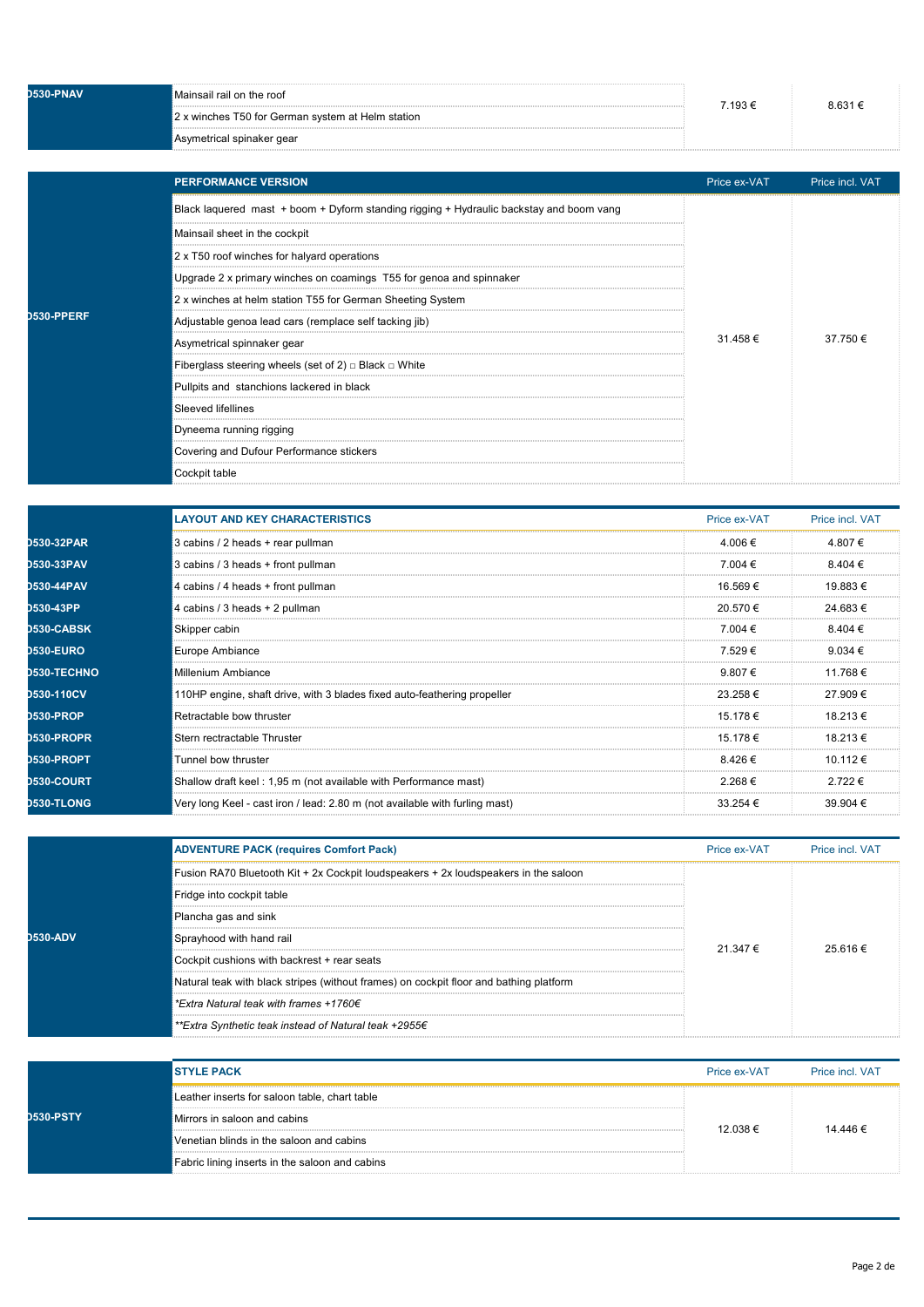|                                          | <b>ELECTRONIC SAILING PACK</b>                                                                                                           | Price ex-VAT            | Price incl. VAT             |
|------------------------------------------|------------------------------------------------------------------------------------------------------------------------------------------|-------------------------|-----------------------------|
|                                          | Speedo wind vane log unit anemometer - I70 s display on port side                                                                        |                         |                             |
| <b>D530-SAIL</b>                         | Raymarine Evolution autopilot - L&S hydraulic motor - P70 s display on starboard                                                         |                         |                             |
|                                          | VHF Ray 63                                                                                                                               | 13.482 €                | 16.178 €                    |
|                                          | AXIOM 7 GPS on starboard                                                                                                                 |                         |                             |
|                                          |                                                                                                                                          |                         |                             |
|                                          | <b>ELECTRONIC CRUISING PACK - Require Sailing pack</b>                                                                                   | Price ex-VAT            | Price incl. VAT             |
| <b>D530-CRU</b>                          | AXIOM 12 PRO GPS at cockpit table (incompatible Performance pack)                                                                        |                         |                             |
|                                          | AIS 700 transmitter / receiver                                                                                                           | 7.529€                  | 9.034 €                     |
|                                          | VHF loud speaker in cockpit                                                                                                              |                         |                             |
|                                          | <b>ELECTRONIC TRANSAT PACK - Require Sailing pack + cruising</b>                                                                         | Price ex-VAT            | Price incl. VAT             |
|                                          | Radar 18" - QUANTUM                                                                                                                      |                         |                             |
| <b>D530-TRA</b>                          | Wireless Smartcontroller remote control                                                                                                  | 6.962€                  | 8.354 €                     |
|                                          | Second handset VHF Ray Mic on starboard helm station                                                                                     |                         |                             |
|                                          |                                                                                                                                          |                         |                             |
|                                          | <b>HULL</b>                                                                                                                              | Price ex-VAT            | Price incl. VAT             |
| <b>D530-NOIR</b>                         | Antifouling with hull preparation : black                                                                                                | $3.738 \in$             | 4.486€                      |
| <b>D530-NOIRE</b>                        | Extra for Epoxy protection                                                                                                               | 3.392€                  | 4.070 €                     |
|                                          | <b>ENGINE</b>                                                                                                                            | Price ex-VAT            | Price incl. VAT             |
| D530-R75                                 | 4 blades folding propeller 75 HP                                                                                                         | $3.539 \in$             | 4.246 €                     |
|                                          |                                                                                                                                          |                         |                             |
|                                          | <b>RIGGING / DECK HARDWARE</b>                                                                                                           | Price ex-VAT            | Price incl. VAT             |
| <b>D530-ME</b>                           | Furling mast (manual), mainsail without batten (incompatible very long keel & Performance version)                                       | 3.161 €                 | 3.793€                      |
| <b>D530-GVOFF</b>                        | Offshore Mainsail (incompatible furling mast)                                                                                            | 3.728€                  | 4.473 €                     |
| <b>D530-FOCOFF</b>                       | Extra self Tacking Jib offshore (replacing standard self taking jib)                                                                     | 4.043 €                 | 4.851€                      |
| <b>D530-CHARGEN</b>                      | Adjustable genoa tracks - caution, this option deletes the self tacking jib                                                              | $3.150 \in$             | 3.780 €                     |
| <b>D530-GENDAC</b>                       | Dacron Genoa 108% - Requires Adjustable genoa track (replacing standard self tacking jib)                                                | 5.056€                  | 6.067€                      |
| <b>D530-CZER</b>                         | Code 0 with furling system imcompatible pack perf                                                                                        | 11.797 €                | 14.156 €                    |
| <b>D530-GVFULL</b>                       | GV Performance full batten in DCX                                                                                                        | 9.886€                  | 11.863€                     |
| <b>D530-GEN108</b>                       | Genoa Performance in DCX                                                                                                                 | 7.749€                  | 9.299€                      |
| <b>D530-WINGER</b>                       | 2 x T50 winches at the helm station for German Sheeting System (German System included)                                                  | 5.056€                  | 6.067€                      |
| <b>D530-WINGEREL</b>                     | 2 x Electric Winches T50 at helm station for German Sheeting System (set of 2) - requires option D530-<br><b>WINGER or Ocean version</b> | $9.104 \in$             | 10.924 €                    |
| <b>D530-WPBDELEC</b>                     | Electric winch T50 PS on coamings (Mainsail halyard in Easy version)                                                                     | 4.358 €                 | 5.229€                      |
| <b>D530-WPTDELEC</b>                     | Electric winch on coamings T50 SB                                                                                                        | 4.358€                  | 5.229€                      |
| <b>D530-WINDRELTD</b>                    | Electric roof winch T50 SB - requires the Ocean or the Performance pack                                                                  | 4.358€                  | 5.229€                      |
| <b>D530-WINDRELBD</b>                    | Electric roof winch T50 PS - requires the Ocean or the Performance pack                                                                  | 4.358 €                 | 5.229€                      |
| <b>D530-ACSPIBD</b>                      | Asymetrical spinnaker gear                                                                                                               | 2.132 €                 | 2.558€                      |
| <b>D530-ETAILARG</b>                     | Removable forestay + 1 staysail halyard                                                                                                  | 4.043 €                 | 4.851 €                     |
|                                          |                                                                                                                                          |                         |                             |
| <b>D530-FDC2</b>                         | <b>DECK EQUIPMENT</b><br>Teak on cockpit floor and aft door sealed black                                                                 | Price ex-VAT<br>12.359€ | Price incl. VAT<br>14.830 € |
|                                          |                                                                                                                                          |                         |                             |
| <b>D530-BANC5</b>                        | Synthetic teak Cockpit benches and aft seats sealed Grey                                                                                 | 2.352€                  | 2.822€                      |
| <b>D530-FDC10</b>                        | Synthetic teak on cockpit floor and aft door sealed grey                                                                                 | 21.347 €                | 25.616 €                    |
| <b>D530-PASCO2</b><br><b>D530-PASCO3</b> | Natural teak gangway with black seals - with frames                                                                                      | 23.142€                 | 27.770€<br>27.770€          |
|                                          | Synthetic teak gangway with grey seals - with frames                                                                                     | 23.142€                 |                             |
| D530-BIM                                 | Twin zone bimini (helmsman + seat) with LED imcompatible with performance version                                                        | 8.873€                  | 10.647 €                    |
| <b>D530-ACAB</b>                         | Sprayhood                                                                                                                                | 4.379€                  | 5.254 €                     |
| <b>D530-HTCOCK</b>                       | Covers for steering wheels + cockpit table                                                                                               | 1.869€                  | 2.243€                      |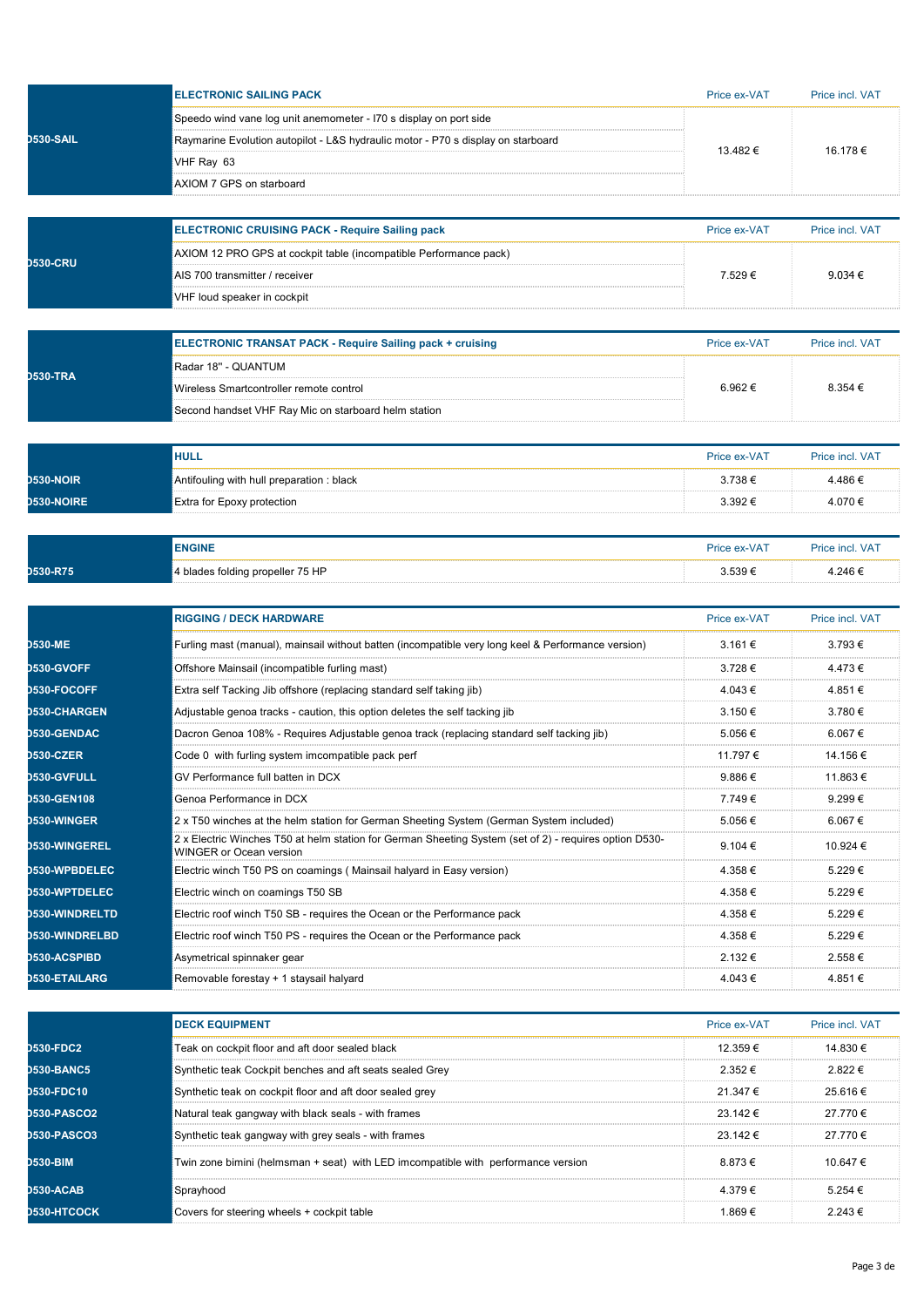| <b>D530-PETIN</b>   | Stainless steel bow protection                                                       | 672€        | 806 €            |
|---------------------|--------------------------------------------------------------------------------------|-------------|------------------|
| <b>D530-MOUIL</b>   | Main mooring kit + 6 lines + 8 fenders                                               | $3.859 \in$ | 4.631 €          |
| <b>D530-BOSS</b>    | Retractable davits (maximum 50 kg per davit) - please check availability with Dufour | 4.379 €     | $5.254 \in$      |
| <b>D530-LBS</b>     | Sunbed with integrated trunk and natural teak top                                    | 4.946 €     | $5.935 \in$      |
| <b>D530-MAIR</b>    | Dorade box                                                                           | 383€        | 460 €            |
| <b>D530-BARN</b>    | Fiberglass steering wheels (set of 2) black                                          | $2.583 \in$ | $3.100 \in$      |
| <b>D530-BARB</b>    | Fiberglass steering wheels (set of 2) White                                          | $2.583 \in$ | $3.100 \in$      |
| <b>D530-ECLSM</b>   | Underwater lighting                                                                  | 4.426€      | $5.311 \in$      |
| <b>D530-CKCOUSS</b> | Cockpit bench cushions with backrests + rear seats + helmsman's backrest             | 7.639€      | 9.167 $\epsilon$ |
| <b>D530-COULUX6</b> | Sun bed cushions                                                                     | 2.247€      | 2.696€           |
| <b>D530-COULUX4</b> | Roof sunbathing cushions                                                             | $2247 \in$  | 2.696€           |
| <b>D530-COULUX5</b> | Sunbathing cushions roof front                                                       | 1.680€      | 2.016€           |

|                     | <b>INTERIOR</b>                                    | Price ex-VAT | Price incl. VAT |
|---------------------|----------------------------------------------------|--------------|-----------------|
| <b>D530-SABR</b>    | Extra for SAHARA BROWN saloon cushions             | 1.349 €      | 1.619€          |
| <b>D530-SABE</b>    | Extra for SAHARA BEIGE saloon cushions             | 1.349 €      | 1.370 €         |
| <b>D530-BB</b>      | Extra for BONANZA BEIGE saloon cushions            | 1.349 €      | 1.619€          |
| <b>D530-RAG</b>     | Extra for RABBANI GREY saloon cushions             | 1.349 €      | 1.619€          |
| <b>D530-RABE</b>    | Extra for RABBANI BEIGE saloon cushions            | 1.349€       | 1.619€          |
| D530-RALG           | Extra for RABBANI LIGHT GREY saloon cushions       | 1.349€       | 1.619€          |
| <b>D530-SOBE</b>    | <b>Extra for SOFT BEIGE saloon cushions</b>        | 2.153 €      | 2.583€          |
| <b>D530-TABLUXE</b> | Electric square table base + "luxury" square table | $3.234 \in$  | $3.881 \in$     |
| <b>D530-CARTRAN</b> | Saloon table convertible into berth                | 1.045 €      | 1.254 €         |
| <b>D530-SOM3</b>    | Slatted mattress support 3 cabins version          | 2.462€       | 2.955€          |
| <b>D530-SOM4</b>    | Slatted mattress support 4 cabins version          | 3.266€       | 3.919€          |
| <b>D530-SOM5</b>    | Slatted mattress support 5 cabins version          | 4.011€       | 4.813€          |
| <b>D530-MOQCAR</b>  | Carpet in saloon                                   | 2.977€       | 3.572€          |
| <b>D530-MOQCAB</b>  | Carpet in cabins                                   | 2.977€       | $3.572 \in$     |

|                       | <b>ELECTRICAL SYSTEM</b>                                                                      | Price ex-VAT | Price incl. VAT |
|-----------------------|-----------------------------------------------------------------------------------------------|--------------|-----------------|
| <b>D530-PNOVM</b>     | Entry door manual opening                                                                     | 11.571 €     | 13.885 €        |
| <b>D530-GPEELEC</b>   | Generator 8 kW+ combi charger, 2000W inverter - USA Norm (instead of EU Norm)                 | 26.513€      |                 |
| <b>D530-CONV</b>      | 12V/115V inverter (incompatible D530-GPEELEC) - USA Norm (instead of EU Norm)                 | 3.371 €      |                 |
| <b>D530-GPEELEC</b>   | Generator 8 kW+ combi charger, 5000W inverter                                                 | 27.830 €     | 33.396 €        |
| <b>D530-CONV</b>      | 12V/220V inverter 2000W (incompatible D530-GPEELEC)                                           | 3.371 €      | 4.045 €         |
| <b>D530-CLIM</b>      | Reversible air conditioning 110V/220V                                                         | 23.368 €     | 28.041€         |
| <b>D530-HEAT</b>      | Heating (water system, not compatible with Air Heating system)                                | 9.886€       | 11.863 €        |
| <b>D530-DESAL</b>     | Water maker 60L/h (15.85 US Gallons per hour) (12V/ 220V / 110V) Duo (12V - 220V)             | 18.874 €     | 22.649€         |
| <b>D530-FRIGCK</b>    | Fridge into the cockpit table                                                                 | 1.517€       | 1.821 €         |
| <b>D530-PLAN</b>      | Plancha - gas operated in the cockpit and sink                                                | 1.722 €      | 2.066 €         |
| <b>D530-CDEGUI</b>    | Double windlass control with chain counter                                                    | 1.008€       | 1.210 €         |
| <b>D530-EXP</b>       | Espresso machine PRE-WIRING only - USA Norm (instead of EU Norm)                              | 236€         |                 |
| <b>D530-MIWA</b>      | Microwave oven PRE-WIRING only - USA Norm (instead of EU Norm)                                | 788€         |                 |
| <b>D530-EXP</b>       | Espresso machine 220V only                                                                    | 630€         | 756€            |
| <b>D530-MIWA</b>      | Micro-wave oven                                                                               | 893€         | 1.071 €         |
| <b>D530-CONS</b>      | Extra refrigerator in the galley                                                              | 1.680 €      | 2.016 €         |
| <b>D530-LAVV</b>      | Dish washer 220V only                                                                         | 1.890 €      | 2.268€          |
| <b>D530-LAVL</b>      | Washing machine for the rear port bathroom (replacing the sink)                               | 2.685€       | $3.222 \in$     |
| <b>D530-CARRETV</b>   | Television 32" saloon on electric cylinder (22" on double pullman mini partition)             | 3.865€       | 4.638€          |
| <b>D530-CARRETVUS</b> | TV32" Saloon (22" on pullman) PRE-WIRING AND LIFT 110V ONLY NO TV SUPPLIED - USA Norm (instea | 3.392€       |                 |